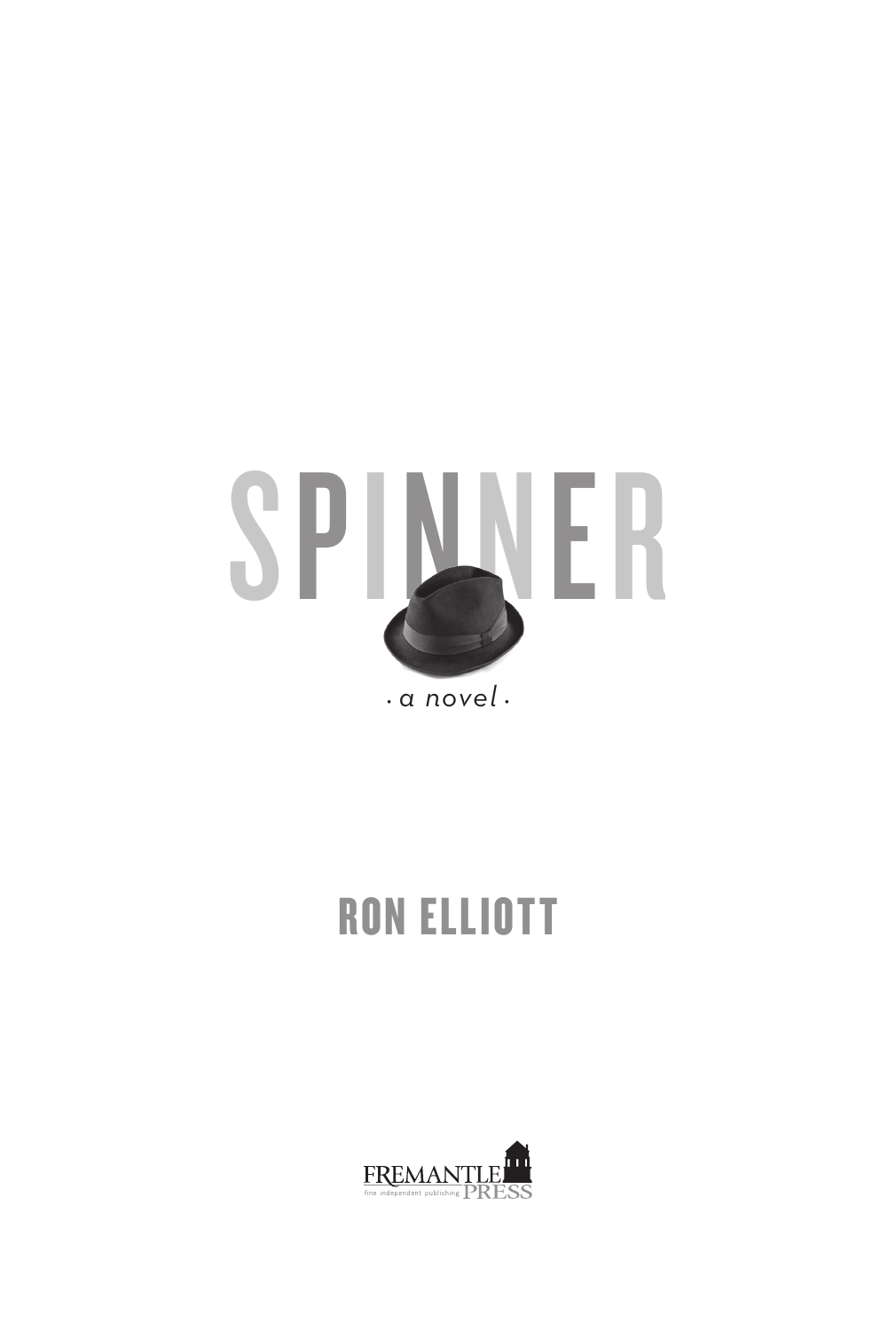## **CONTENTS**

| The Australian team 441         |
|---------------------------------|
| Australian Cricket Board  443   |
|                                 |
| Cricket fielding positions  446 |
| Glossary of cricket terms  447  |
| Acknowledgements  469           |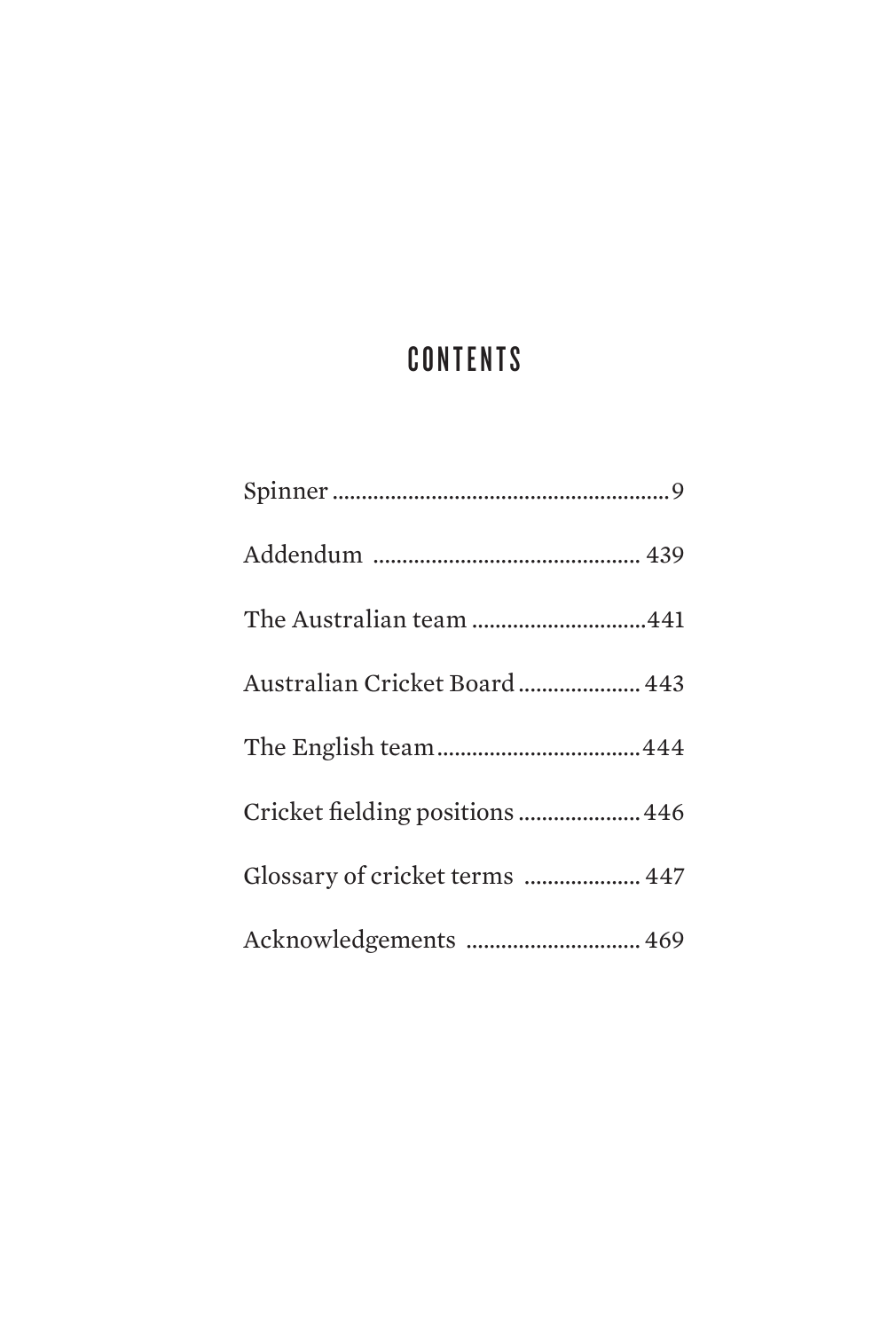*It was a long time ago, between two wars, when David came and conquered all, not with rifle and bayonet, but with a cricket ball. It was the most astonishing thing you ever saw, but all the more amazing because we needed him so much, not just his family, or his town, but the whole country. We all wore the same dopey grin, blinked through the same shining eyes and gave a collective shake of the head at the crazy, impossible wonder of it all.* 

*Here is his story, the best I can recollect it, from seeing some of it myself, and finding out the rest.*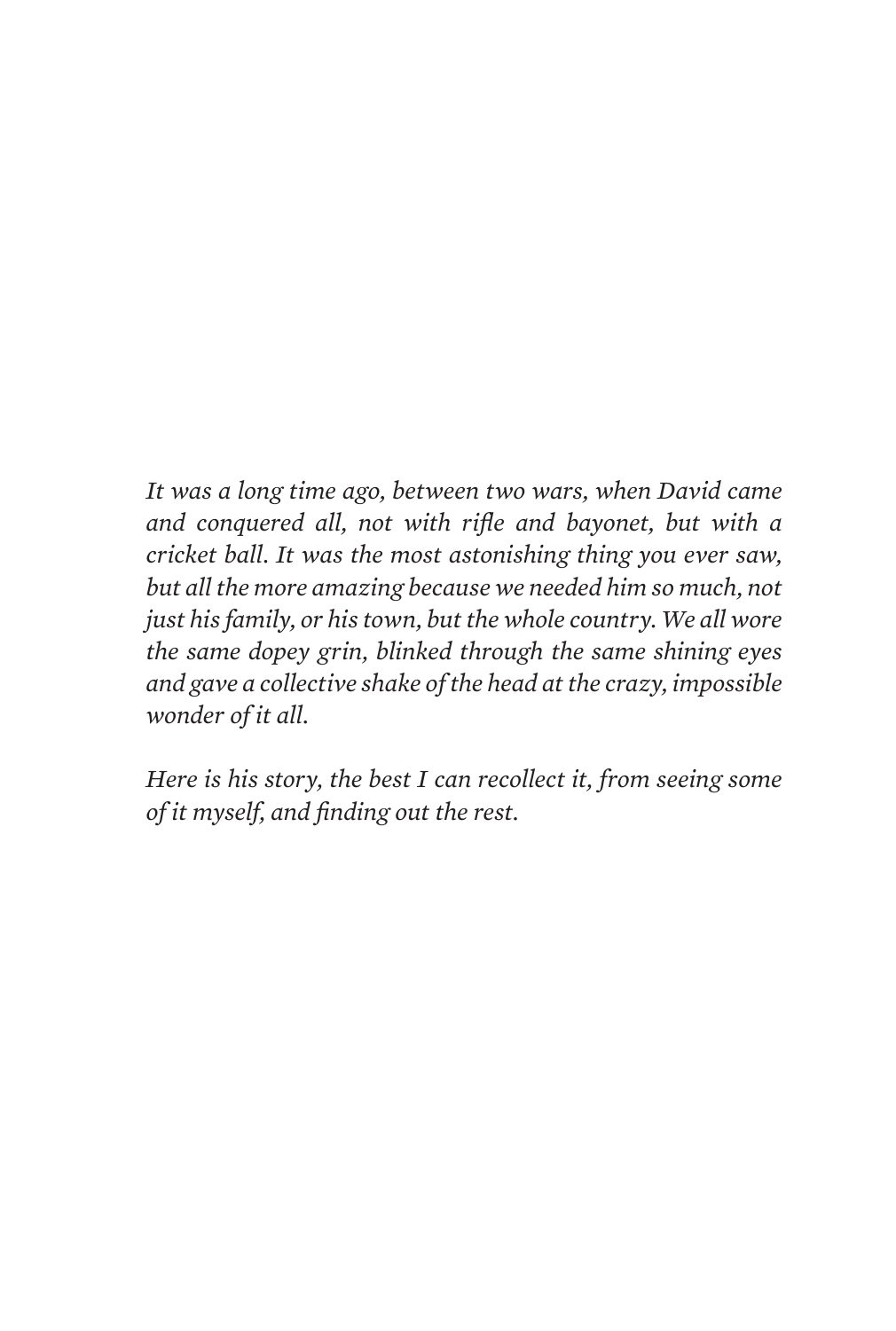

David's favourite place was the dam, and his favourite time was just before sunset, when the midgies came out from wherever they hid during the day. And they hovered, and careered and dived and streaked up, all around the water. Then, as the sun set, the dam water turned golden, and the midgies danced around the liquid gold, themselves turning from grey to silver and then golden. For those fifteen minutes they became fairies, wraiths and sylphs and everything else filled with magic that you could never catch, nor seldom see.

When the sun finally dipped out everything would turn into silhouettes and the magic dancing things would turn back into midgies and mosquitoes, and it really wasn't a good time to be around the dam anymore, because they'd get up your nose, and down the back of your neck and some of them would bite you. Yet, even after the sun went down and the midgies started biting, David would stay a little longer, and think about his mother.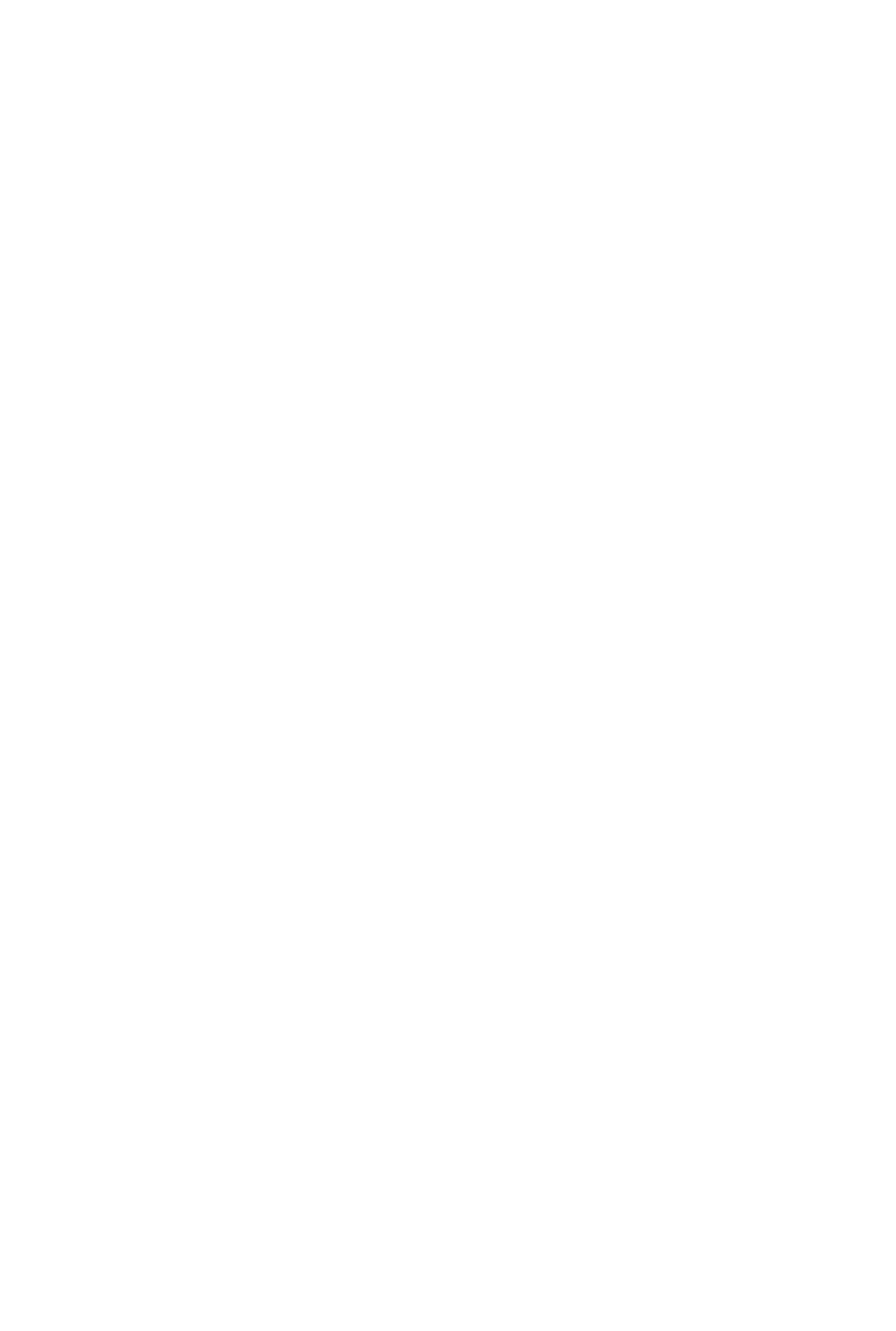## **CHAPTER ONF**

Just after lunch David's grandad came to the hay shed, where he rested one of his long hands on the torn halter hanging on the nail there.

David looked up, a shimmer of dust filling the air from his frantic sweeping.

He'd been pestering his grandfather all morning for leave to go into town but the old man had just pointed to each of David's unfinished chores then moved off to do his own. On school days David had fewer jobs to do, but Saturday and Sunday were full of them. He'd shifted the hoses, fed the chooks, chopped wood and then attacked the sweeping of the hay with such vigour that Jess the blue heeler had gone to hide under the rain tank.

David set aside the broom and waited, hopeful as his grandfather looked.

'You call this done?'

David tried not to look at the floor, where he knew there was lots of hay still, but the glint of a half covered horseshoe dragged his eyes down. 'Pretty much done.'

'I beg your pardon.'

David swallowed, squinting at the sunlight behind the old man, or maybe at the line he'd crossed. His grandfather was a thin man, long limbed and leathery from work and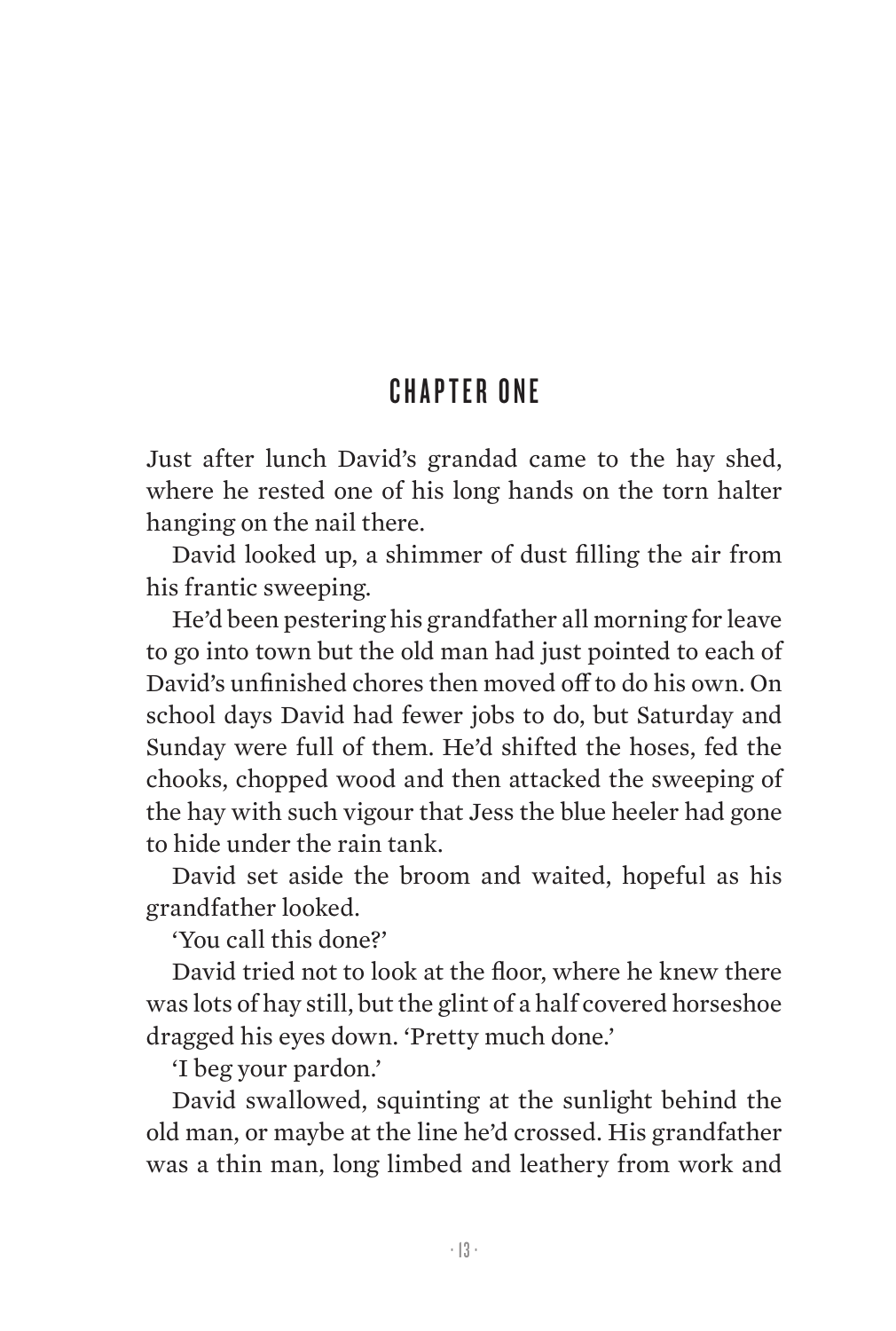the sun. There were a lot of lines around his grandfather's eyes. And a lot of lines you could cross.

David looked down. 'Sorry, sir. It's not done.' 'Why?'

'Cos it's not done properly.' He could feel the old man still staring, but didn't look up. He could feel the old man start to shift to go, and he tried to stay quiet, but it just wouldn't stay inside him. 'Don't you even want to know the score?'

Australia were playing England. It was the second day of the first Test being played in Brisbane. It was cricket, the most wonderful game in the world.

David's grandfather turned back and looked at him with his closed face.

'The Railway Hotel will have the wireless on,' David offered. 'I can hear it out the window if I stand by the veranda.'

His grandfather looked back out across the yard like he could just make out the Test match being played all the way across the country. He took his time. Maybe he was seeing a ball being bowled or a brilliant dive and catch. Maybe it was a batsman standing tall and cutting the ball to the boundary. Maybe it was a spin bowler he could see.

David's grandfather used to be The George Baker once. He had been an off-spin bowler for The Wheatfields, and then Country. He had been the coach of a combined Western Australian team that played Visitors from other states and other countries. David had seen photographs in the Railway Hotel. But that was before the war, and before David was born and … before. Now George Baker was just his grandad, and he never talked about who he once was.

David supposed his grandfather must have loved cricket. He didn't seem to now. Maybe for his grandfather all the cricket training was like the farm work, an eternal wrestle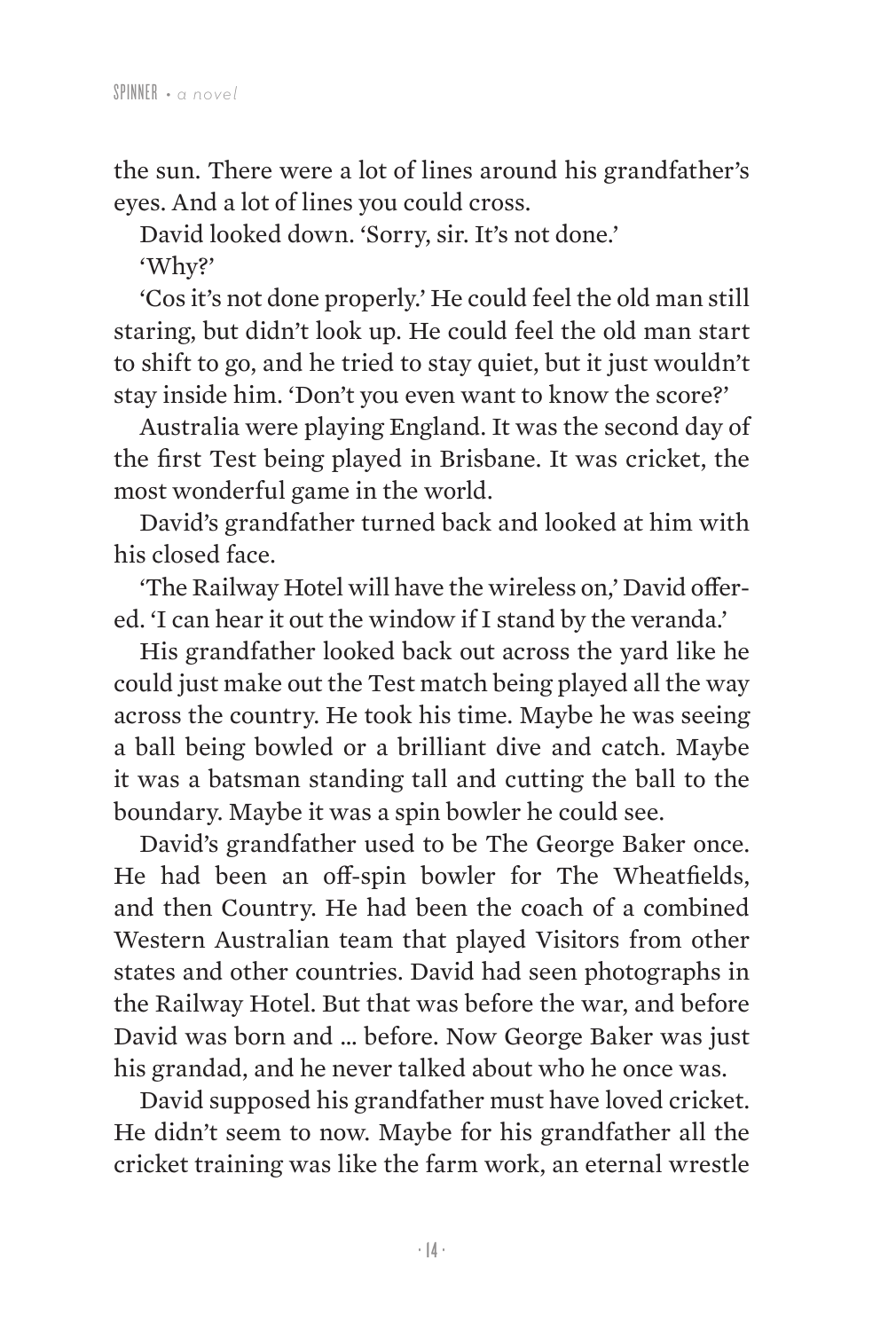against a stronger competitor who just wouldn't quit.

His grandfather finally answered. 'They brought over a pretty good team this time.'

The English had brought out a fearsome team. George Proctor was said to be the fastest bowler who had ever lived. Tudor was the most fierce, Windsor was cruel and gifted, and Longford a talented bat and a winning captain. They had a very strong batting line-up and it was difficult to see how Australia would manage to bowl them out especially with so few quality spin bowlers in the current game. That's what the newspapers said.

'Can I go then?'

'They will have finished for the day.'

'Then I can get the final score, for the day's play.'

'You can get that tomorrow.'

'But tomorrow, there'll be another score.'

Grandad nodded.

'You mean I can go?'

'Finish your work.' The old man turned and walked towards the work shed.

David went back to sweeping up the hay. He pulled up the horseshoe and put it with others on the wood frame of the wall. He picked up the fallen bale and restacked it. He swept up the chaff and hay bits into a pile and sifted out the dirt so they could use it as feed for the few sheep they still had.

As David swept he also played cricket. He called the game aloud like a wireless report and sometimes he swung the broom, making the stroke. 'Proctor turns having reached the start of his run-up. David Donald takes guard, having played majestically to ninety-six. Proctor is running in, fiercely. Donald is ready. Proctor like a steam train. He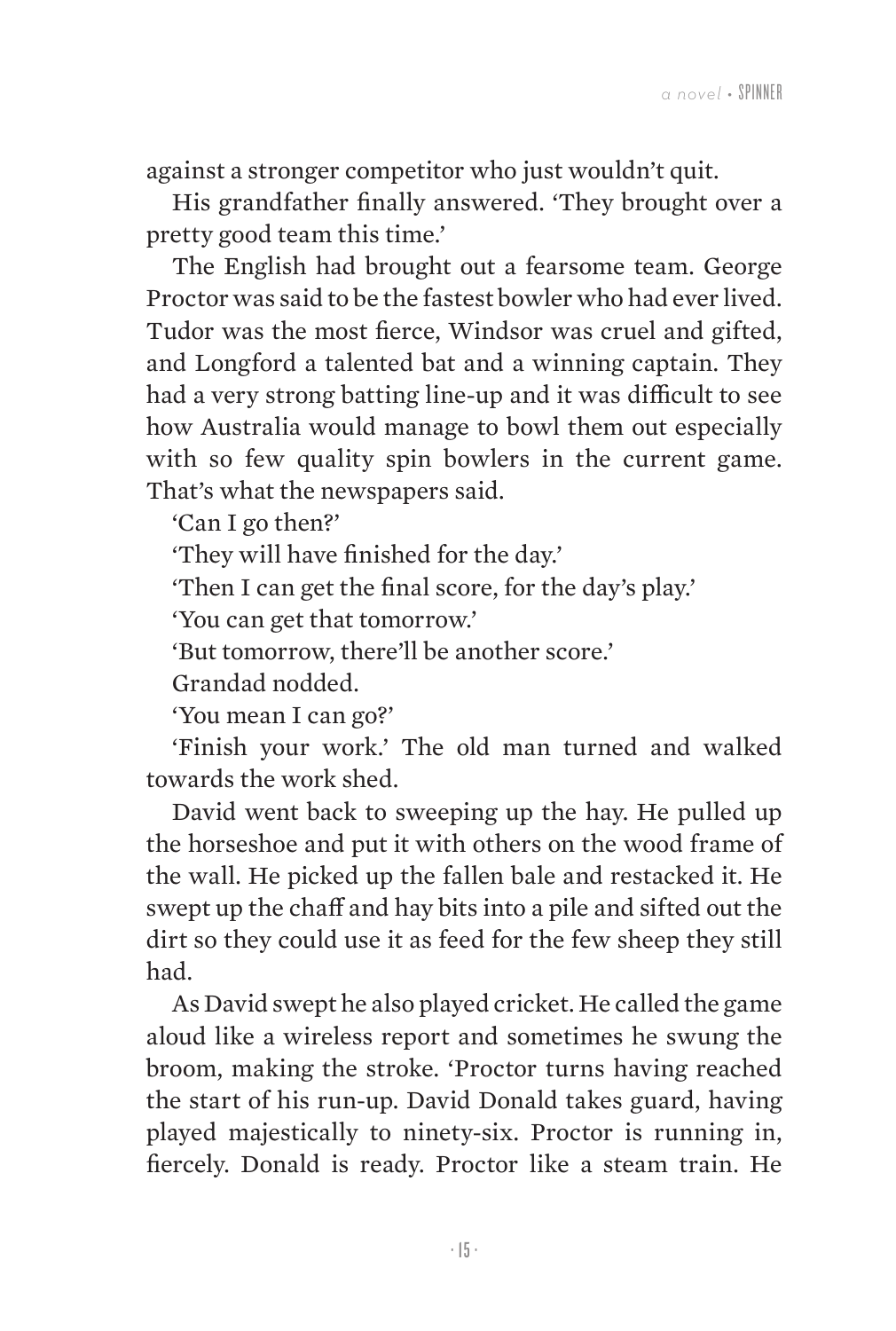bowls. And a cracking stroke to the boundary for four runs. What a show. What a wonderful hundred against the most fearsome bowling in the world today.'

At around three o'clock, while David was mucking out the stables, his grandfather came to the fence holding a badly bent shaft bolt. This joined the horse traces to the plough. He placed the bolt on a fence post. 'When you've finished that, go and see if you can get another of these from Pringle's.'

David cycled madly, his long fingers a bunch of eager snakes riding on the handlebars.

Dungarin, like many country towns, kept some places open for business on Sunday afternoons. The pub, the blacksmith's and a back door of Pringle's Westralian Farmers Hardware and Stock Feed allowed for some extra farming needs and gossip.

David rode down the main street of Dungarin at full pelt, his eyes fixed on the Railway Hotel, his ears already straining to hear a cricket report from the wireless by the front window.As he neared Pringle's, a motorbike backfired with the sudden charge of a rifle shot. David wobbled on the bike just regaining control, but a horse, waiting outside the blacksmith's, baulked and danced back, its rope snapping. Wide eyed, the horse spun into the street in front of David, who tried to turn his bike the other way, only to whack his right handlebar into a veranda post. The bike stopped and David somersaulted as he let go.

As the world turned violently upside down, David watched the horse continuing its mad dash up the street. His bike was sliding still. He needed to protect his wrist. There was a big spider web on the underneath side of the tin roof of the veranda. Some sacks of feed were coming towards his back.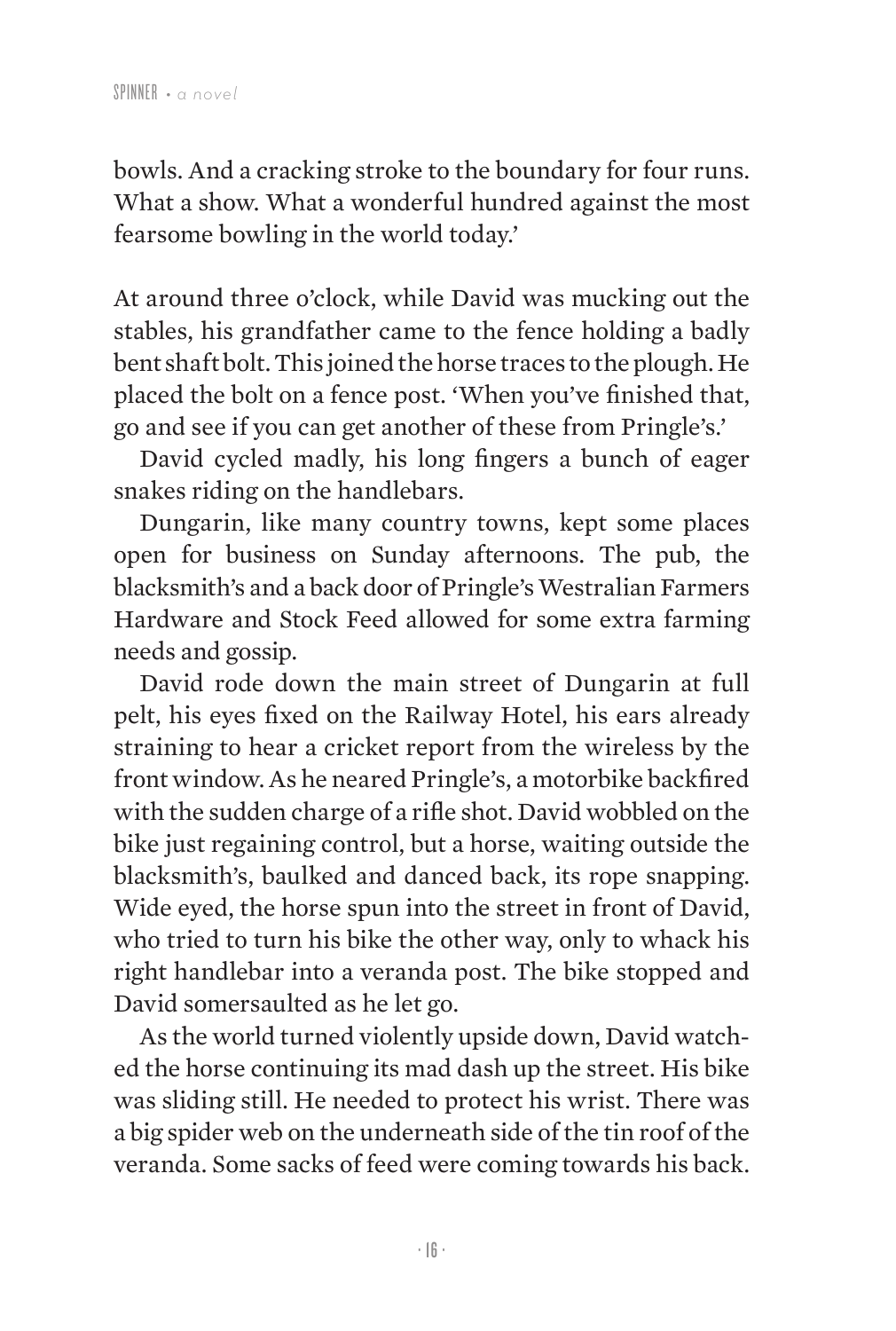David pushed his right wrist under his left arm and hugged it as his head cracked against something hard and his back collapsed into the sacks.

Silence. The end.

David became aware of his own raspy breathing and a slight dampness at the back of his head before he made out the voice.

'What do you think you're doing now, Donald?'

David opened his eyes to see Mr Pringle's red face glaring down at him.

'He fell, Mr Pringle.'

David, still lying on his back on the meal sacks, looked over to see Nell Parker, the blacksmith's eleven year old daughter, coming towards him.

'I can see that,' said Mr Pringle. This was the oldest Mr Pringle. Dungarin had three Mr Pringles. There was a middle Mr Pringle, who ran the butcher's, the baker's and the pub, and a younger Mr Pringle who managed the wheat operations. This Mr Pringle was the stoutest, most usually angry Mr Pringle, who ran the Westralian Farmers and the bank. None of the Mr Pringles liked David very much. 'You should stop dreaming and concentrate on what you are doing.'

'But it wasn't his fault, Mr Pringle,' pleaded Nell. 'The car backfired and that spooked the horse. Dad was going to shoe it this afternoon for the Kellerways, only he had to look at Taylor's flat-bed first, on account of him needing it to go into Geraldton tomorrow.'

David watched an upside down Nell look brightly at a blinking Mr Pringle, whose whole capacity for anger seemed to just go out of him right then. He seemed thinner when the anger was gone.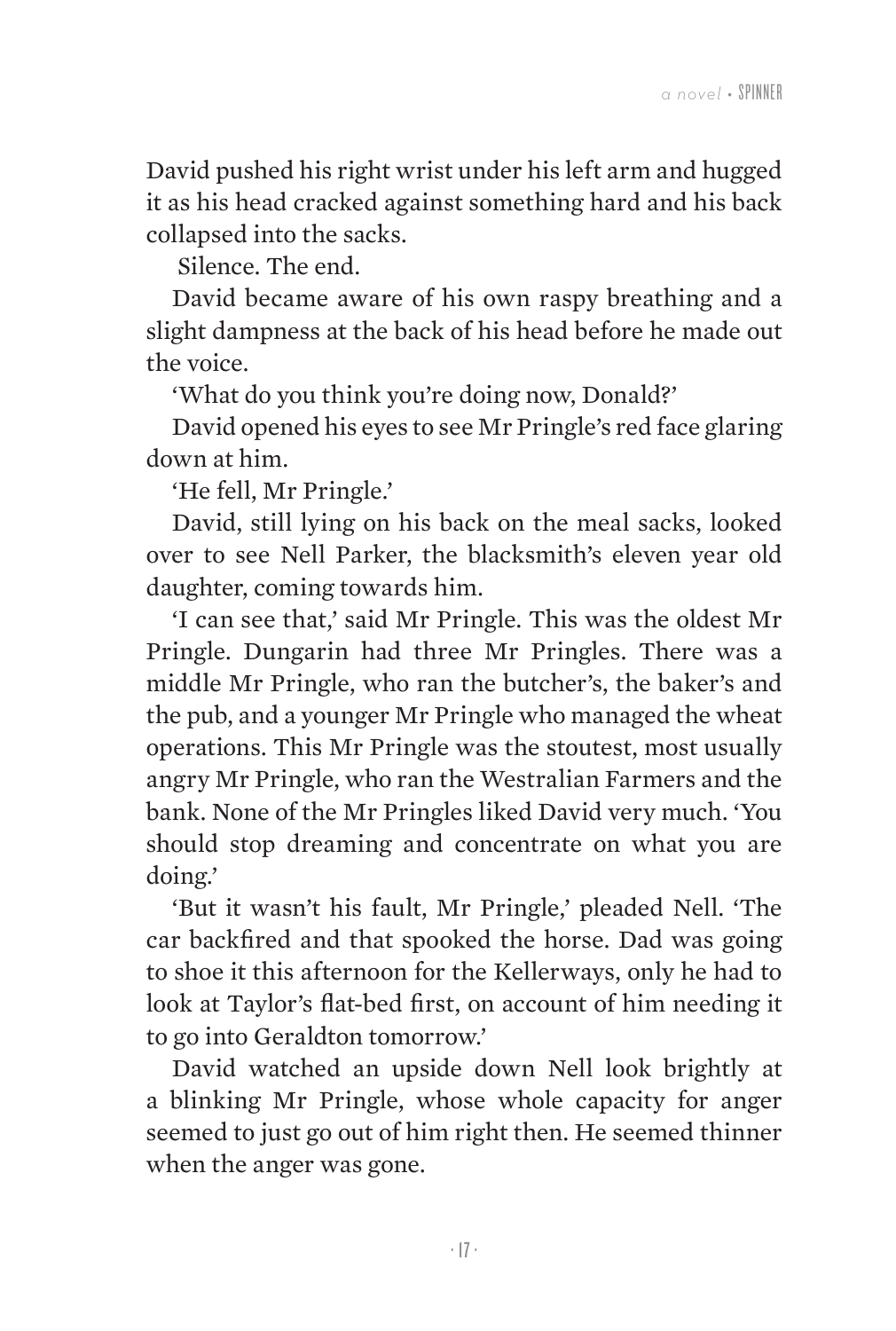Nell looked up the street, before adding, 'Dad's gone after the horse.'

'Well, be careful,' said Mr Pringle, going back inside.

Nell looked down at David,who began to unwind himself. His wrist was fine. 'Do you know the cricket score?'

'Haven't you heard? Australia is in all sorts of trouble.' Nell said 'trouble' like other people might say 'fine weather' or 'jolly good swim.'

'Already? But it's just the second day.'

'The Poms are six hundred and twenty-three runs.'

'In just two days. Are you sure?'

'I've been going over to theRailway to listen. I knewyou'd want to know. It's just as your grandad said. We don't have a good spinner.' She took a dramatic swallow before going on. 'It's worse than that. Australia are two out for eleven runs at stumps.'

'Who's out?'

'Johnson and Bardsley.'

David was relieved. Johnson was in poor form, so no real loss there, and they were trying out Bardsley so he'd learn from this Test. It meant John Richardson, the Australian captain, was still in. He could hold things together, and rebuild the innings. But letting the other team get six hundred runs in the first innings was always going to put your batsmen under pressure.

'Some boys are playing at the oval,' said Nell.

David started to flex his fingers. He winkled them, keeping them straight, then bent and straightened, keeping them tense. He flicked them out, loose, like he was trying to shake off water. He started to bend his wrist, and turn it clockwise, then anticlockwise.

'They won't let you play.'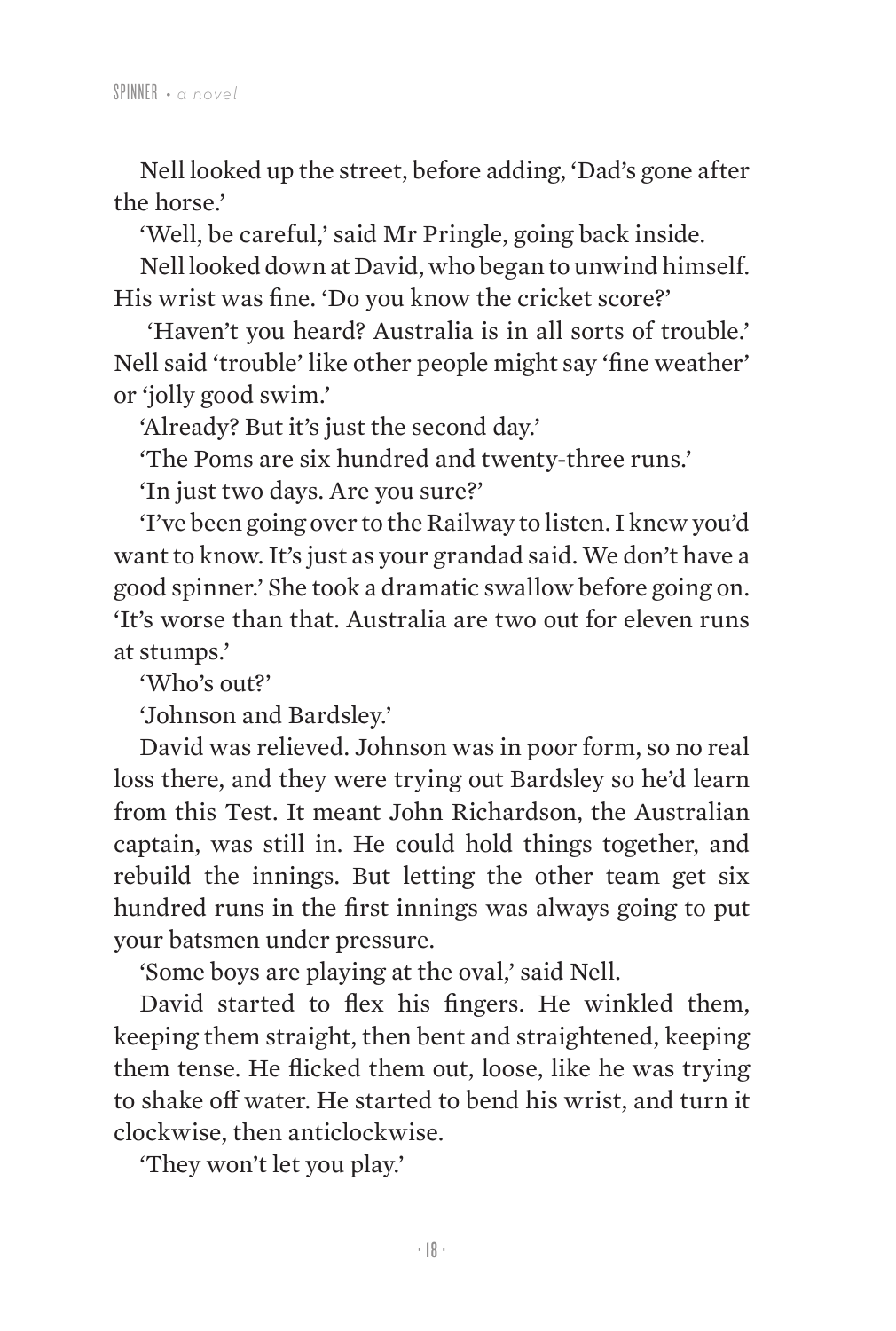Nell was smiling but when she saw David looking at her she changed her face to a sympathetic look. She had a smudge of grease on her cheek, and quite a lot on her dress. David noticed she had a scab on one knee. The scab had split and two flies were fighting to get at the blood welling there.

David picked up his bike. One handlebar was badly bent but everything seemed to work.

Nell said, 'Are you going to go and watch?'

'Yep. Who scored all the runs for England?'

As Nell recounted all she could remember of the cricket score, David wheeled his bike. They passed the new Anzac memorial on the way. The town had built a kind of tower out of granite that was a memorial to the Anzac soldiers who'd died in the war. It was sometimes called The Great War and sometimes called The War To End All Wars, which was worth it, some said, to end war. Mostly, it was just called The War, and people didn't want to talk about it. Australia had lost a lot of men to The War. So had Dungarin. Some men came back with an arm gone, or a leg or an eye. Lots of men didn't come back at all. One of the men who didn't come back was David's father.

There were ten older youths playing in the centre of the school oval. A motorbike was parked along with a farm flat-bed and a couple of horses under the trees. They were playing tip and run. If the bat made contact with the ball, you had to run. Whoever got you out, be it the bowler or the catcher or the fieldsman, became the next batsman.

A lad, whom David didn't recognise, danced down the wicket to hit a drive. Judging from the slumped shoulders of the bowler and the fieldsman who was trotting over the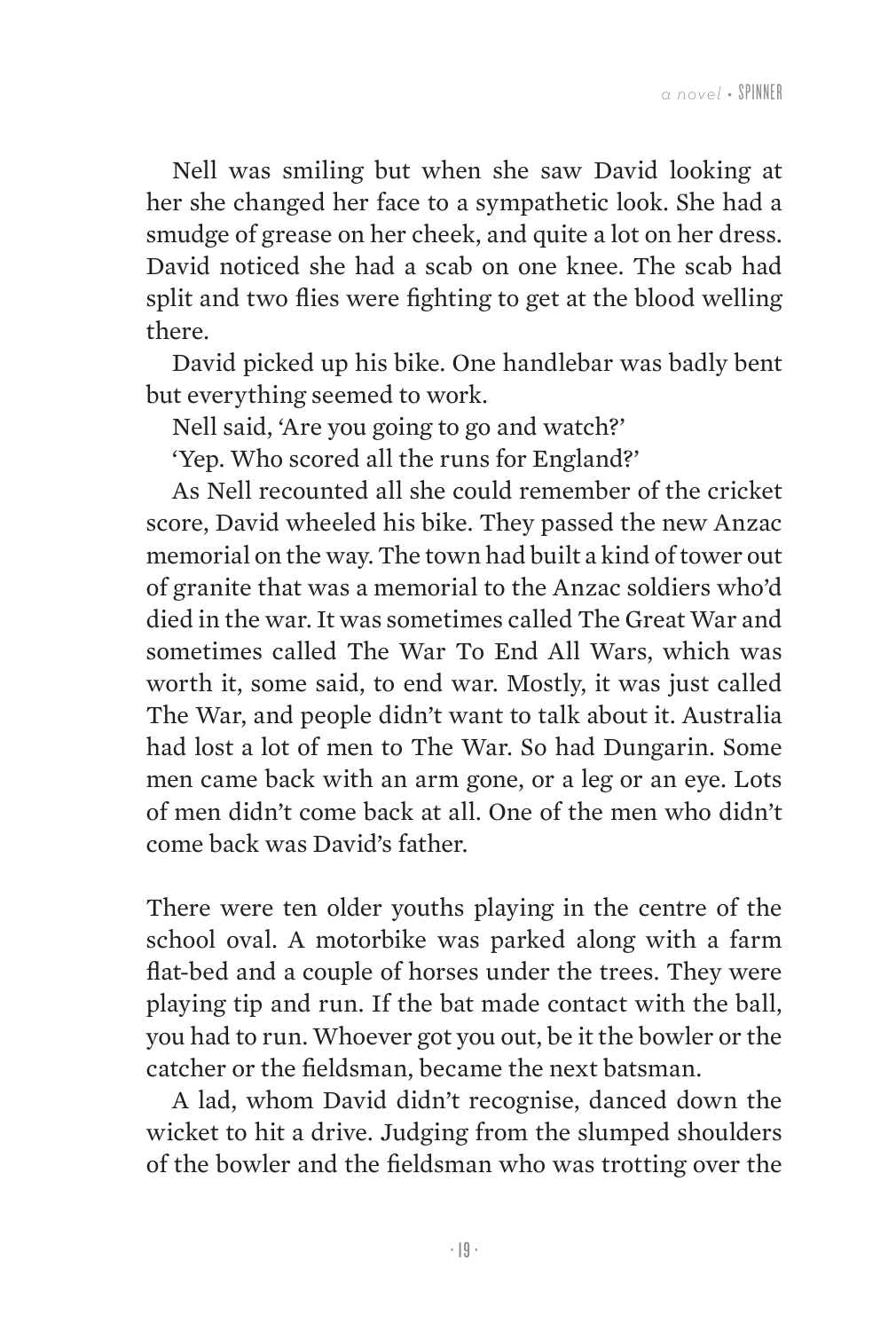far boundary to retrieve the ball, they were having trouble getting this fellow out.

'Geez, Eddie, hit us a catch,' yelled Billy Clarke from cover.

'That was a catch,' said the older youth, 'you just weren't standing in the right place.'

From his accent, you could tell Eddie wasn't from around here.

Bob Pringle sprinted in and bowled a beam ball straight at Eddie's head. David heard Nell gasp, just before the youth stepped neatly aside and helped the ball over his shoulder to the fence near the school.

'He's got good technique,' said David. He and Nell had edged onto the field now.

'That one fair nearly took my block off, Bobby,' smiled the batsman.

'Yeah, well maybe you wanna think about retiring,' growled Bob.

'Before you're hurt,' yelled Fred Calligan from down near the boundary.

There were mutters of agreement from the field. It was hot and dusty. The school oval hadn't seen grass since last May when it rained for a single day. When the men got tackled at football they got gravel rash.

Eddie pointed grandly towards the stumps. 'There they are, boys. Just hit the wood.'

Bob Pringle bowled again, and again Eddie stepped forward, but this time he cut and the ball raced towards where David and Nell were standing. As Nell bent to try to field it, David said quietly, 'He uses his feet really well. So he's turning the length into a half-volley all the time. Here. Give it here, Nell.'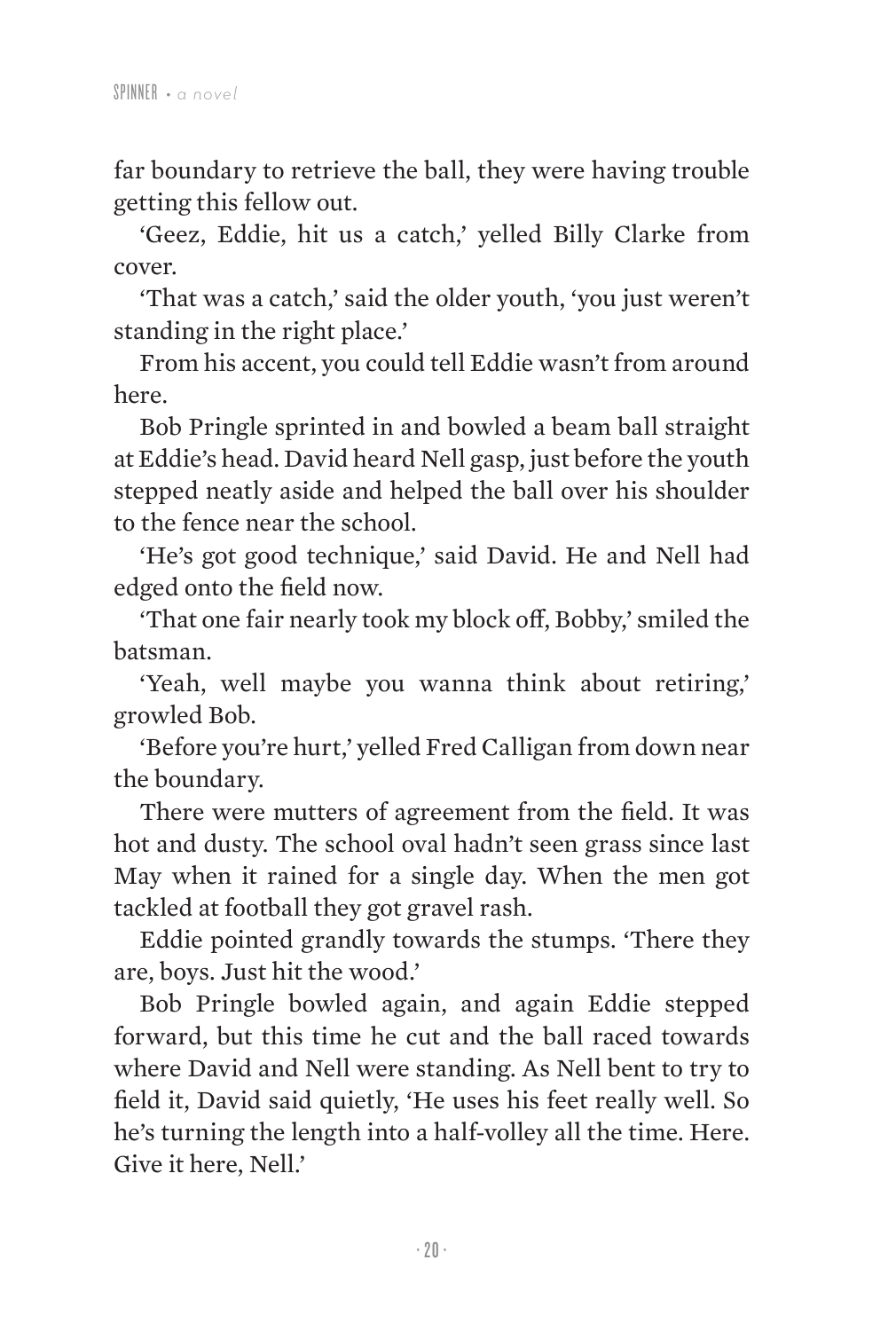Nell threw David the ball. He caught it and stepped a few more paces towards the cricketers before throwing the ball. It was a poor throw. It fell between two boys without even much dust jumping.

That's when Eddie turned and winked to David. No one else had even looked, but that was what David had been waiting for. 'Can I play?'

 $'$ No.'

'Not likely.'

'Rack off, Donald.'

It was instant, practised and said without feeling.

Eddie said, 'Why not let them field near the boundary? You could use the help.'

'He'll want to bowl,' spat Billy.

David was watching Bob Pringle. He'd picked up the ball and looked from it to David, thinking. Now Bob was smiling a nasty smile. He looked at David then tossed him the cricket ball. 'Come on.' He looked back at Eddie. 'We'll let the young lad have a bowl at you, Eddie.' He looked around at the other youths who started nodding suddenly.

David rubbed the ball in his palms. It was well worn, some stitching loose with lots of tears in the leather. It was a very good ball — for a spin bowler. He spun it gently from hand to hand, as he walked to the bowler's mark. The feel of the rough ball made his hand tingle.

Bob yelled, 'Come on, you fellas, come in.'

Eddie looked suspicious. 'What you blokes up to?'

Bob said, 'I'm just setting my field.'

Fred yelled, 'Hey, you're about twelve, aren't ya, David?'

David nodded, but was not really interested in talking. He looked down the pitch to the batsman.

Jimmy Drake yelled, 'Geez, I'd hate to be bowled out by a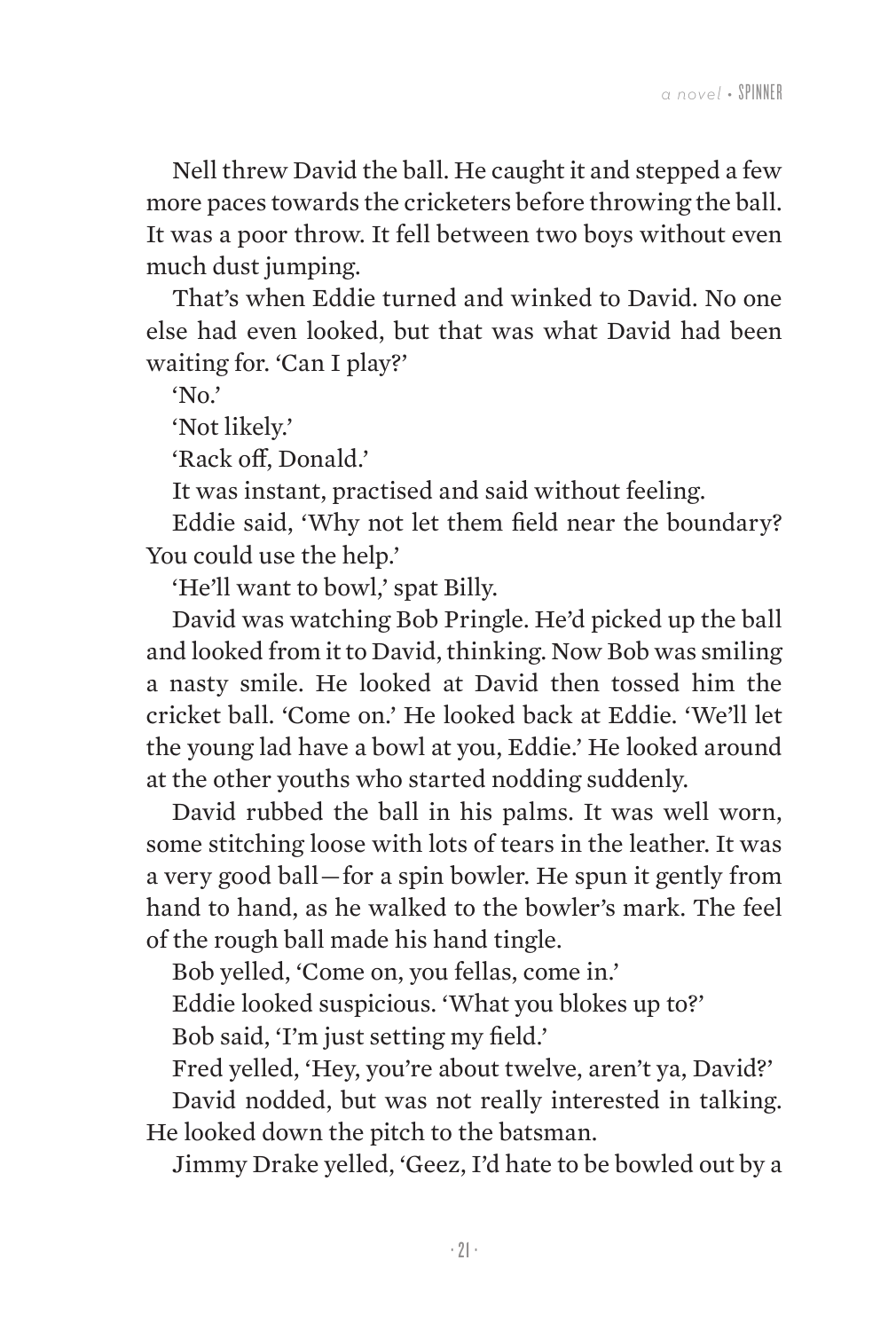twelve year old kid. Crikey.'

They were all in on the joke except Eddie, who could not figure out what was going on. There was clearly some trick.

Bob set his field. It was most unorthodox for a game of tip and run. There was a wicketkeeper, and fly, two slips, two leg glances, two silly mid-ons and two silly mid-offs. David was the only fieldsman more than two paces in front of the batsman.

David stood, spinning the ball from his right hand into his left. He'd then put it back in his right hand and do it again.

Bob finally looked at David properly, eye to eye and really looking. 'You happy with that field?'

David nodded.

Eddie looked at David and then around. 'I'm gunna clobber you blokes.'

Jimmy said, 'No, you gunna get out.'

Bob said, 'I'll tell you what, Eddie, if you can hit David over the fence, you don't have to buy a beer all night.'

'You're on.'

Eddie took guard, and David walked in to bowl. The ball didn't come out of David's hand very fast. It seemed to float. But just as Eddie took his two steps down the wicket to smash the delivery to the boundary, the ball dipped in the air, and when it hit the rough flax weave of the pitch, it spun left. It didn't spin a lot but just enough to evade the swinging bat. Eddie staggered forward then twisted to look back at the wicketkeeper who held the cricket ball. He smiled at Eddie then pushed the ball into the wickets.

'You're out, stumped,' yelled Fred gleefully.

'Time for the pub,' said Bob Pringle already heading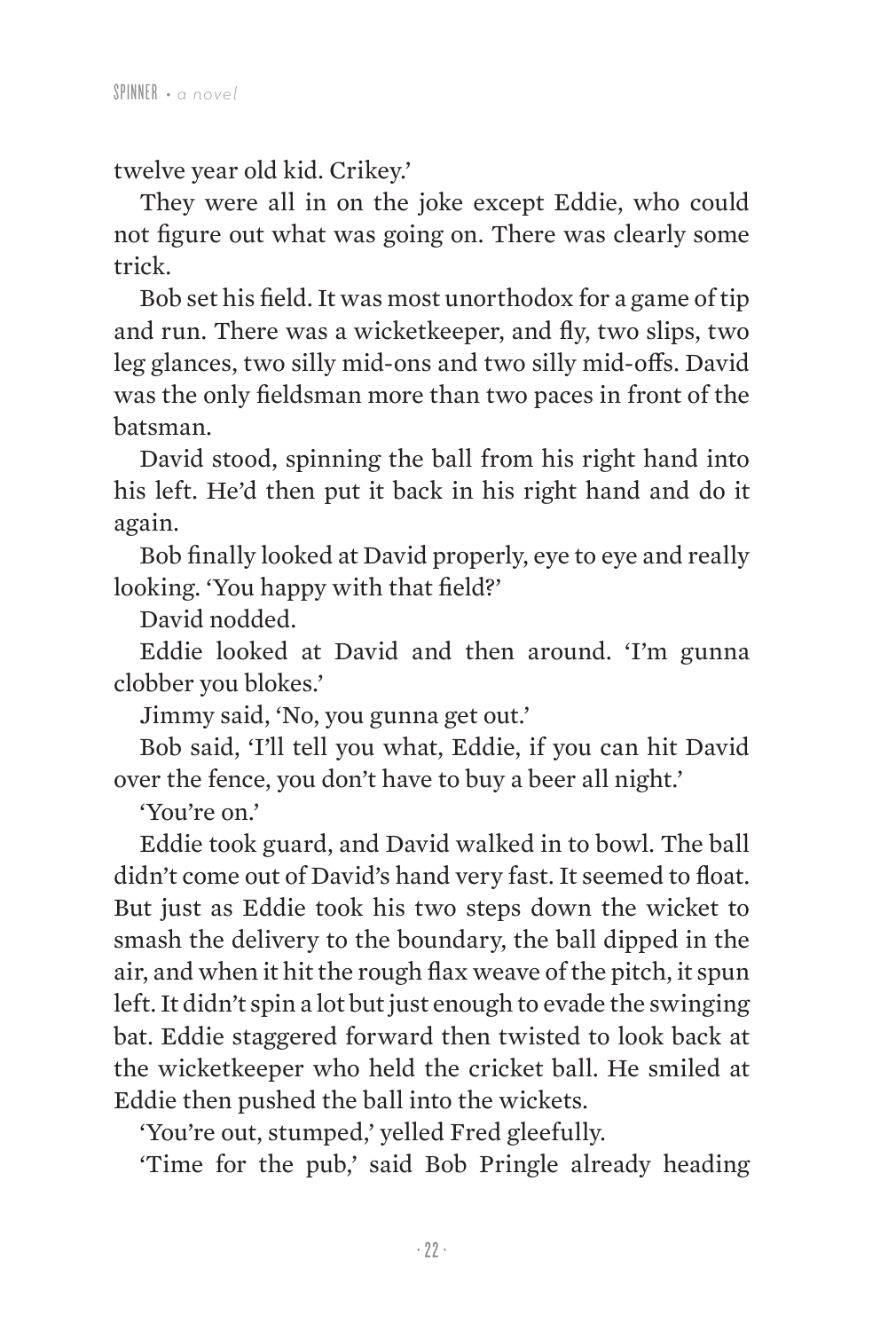towards the horses.

'It was a lucky ball,' exclaimed Eddie. He looked up at David. 'Give me another.'

David nodded eagerly. 'All right.'

'Rack off, Donald. You got your bowl,' said Jimmy, gathering up the stumps and heading after the others.

Eddie ruffled David's head. 'Lucky ball kid, but Bob couldn't try that trick twice.'

'It wasn't a lucky ball,' said David.

Eddie had already gone.

'It was the right ball at the right time to the right batsman. And it went how I wanted it to, so it wasn't luck,' said David to the empty pitch.

'It was great, David. You got him,' said Nell, coming up. 'You got that fellow out.'

It was like David woke from the dream of bowling to the older youth. The sky was darkening and it was ten miles to home.

'I better go.'

David headed for his bike, and replayed the ball as he rode home. He had some difficulty steering because of the bent handlebar. He thought he could have got Eddie out with a completely different ball. That one had beaten Eddie in flight, but had spun away, just enough for the stumping. David could have spun it less, he thought, and drawn the edge of the bat, but you could never be sure if a batsman would be good enough to get a nick, and as for catching, David knew the youths of Dungarin were not very good fieldsmen.

There were a lot of parts to the leaving of a day. There was late afternoon, when the sun finally stopped burning. Then